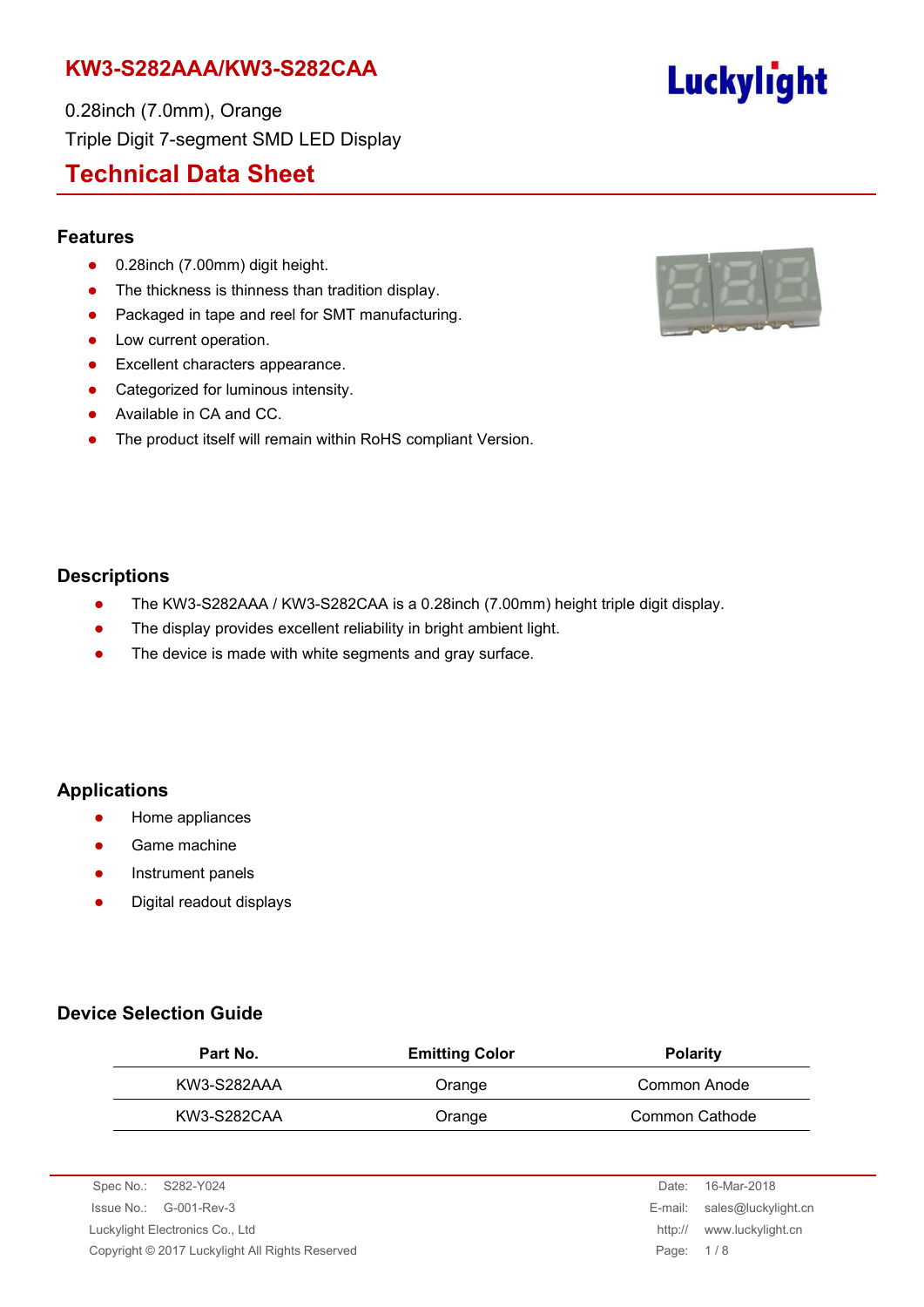# Luckylight

0.28inch (7.0mm), Orange Triple Digit 7-segment SMD LED Display

# **Technical Data Sheet**

#### **Package Dimension**



#### Notes:

- 1. All dimensions are in millimeters (inches).
- 2. Tolerance is ± 0.25 mm (.010″) unless otherwise noted.
- 3.The gap between the reflector and PCB shall not exceed 0.25mm.

Spec No.: S282-Y024 Date: 16-Mar-2018 Issue No.: G-001-Rev-3 E-mail: sales@luckylight.cn Luckylight Electronics Co., Ltd **http:// www.luckylight.cn** Copyright © 2017 Luckylight All Rights Reserved Page: 2/8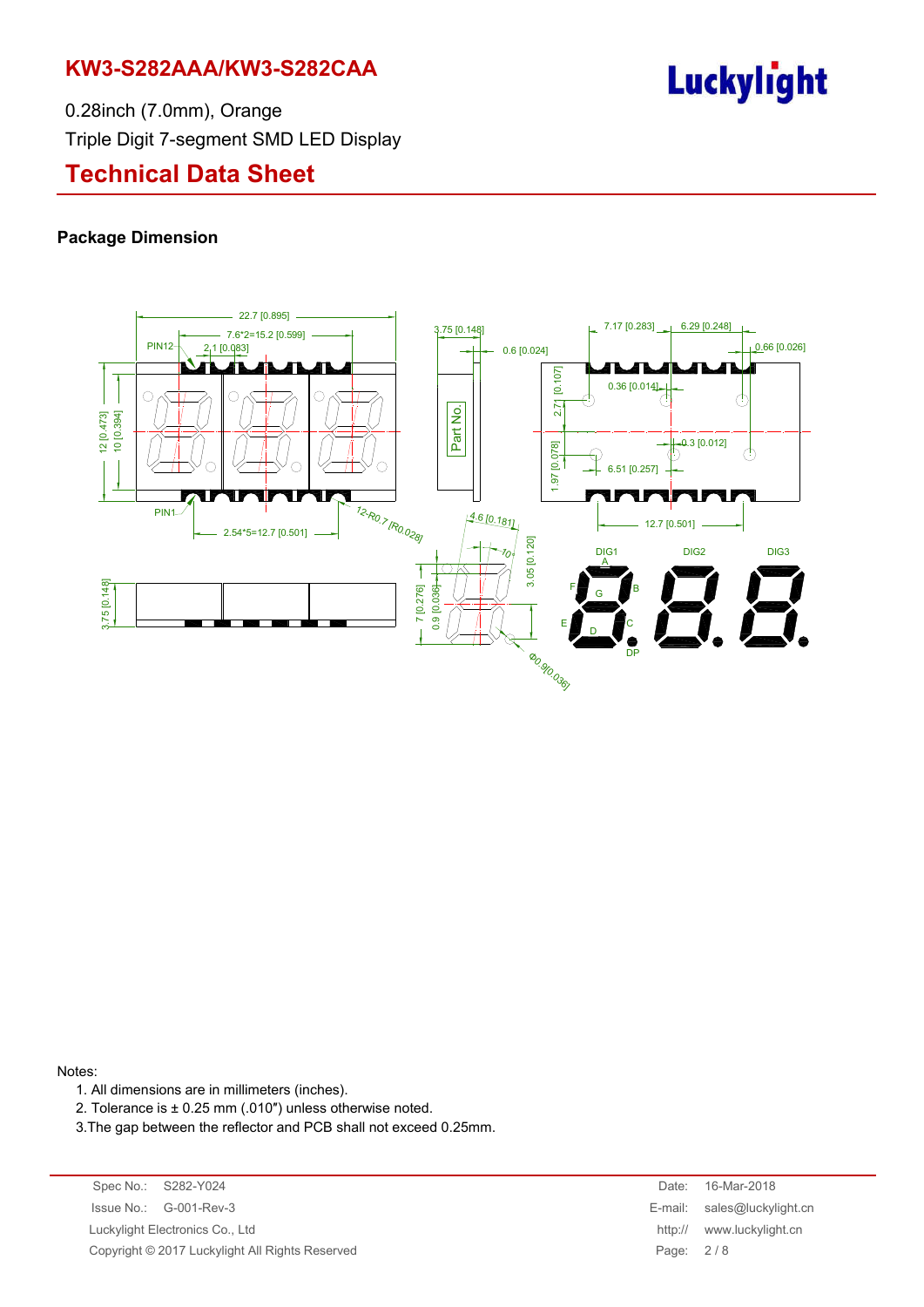

0.28inch (7.0mm), Orange Triple Digit 7-segment SMD LED Display

# **Technical Data Sheet**

### **Internal Circuit Diagram:**







Internal Circuit Diagram (Common Cathode)

## KW3-S282CAA



Spec No.: S282-Y024 **Date: 16-Mar-2018** Issue No.: G-001-Rev-3 E-mail: sales@luckylight.cn Luckylight Electronics Co., Ltd **http:// www.luckylight.cn** Copyright © 2017 Luckylight All Rights Reserved Page: 3 / 8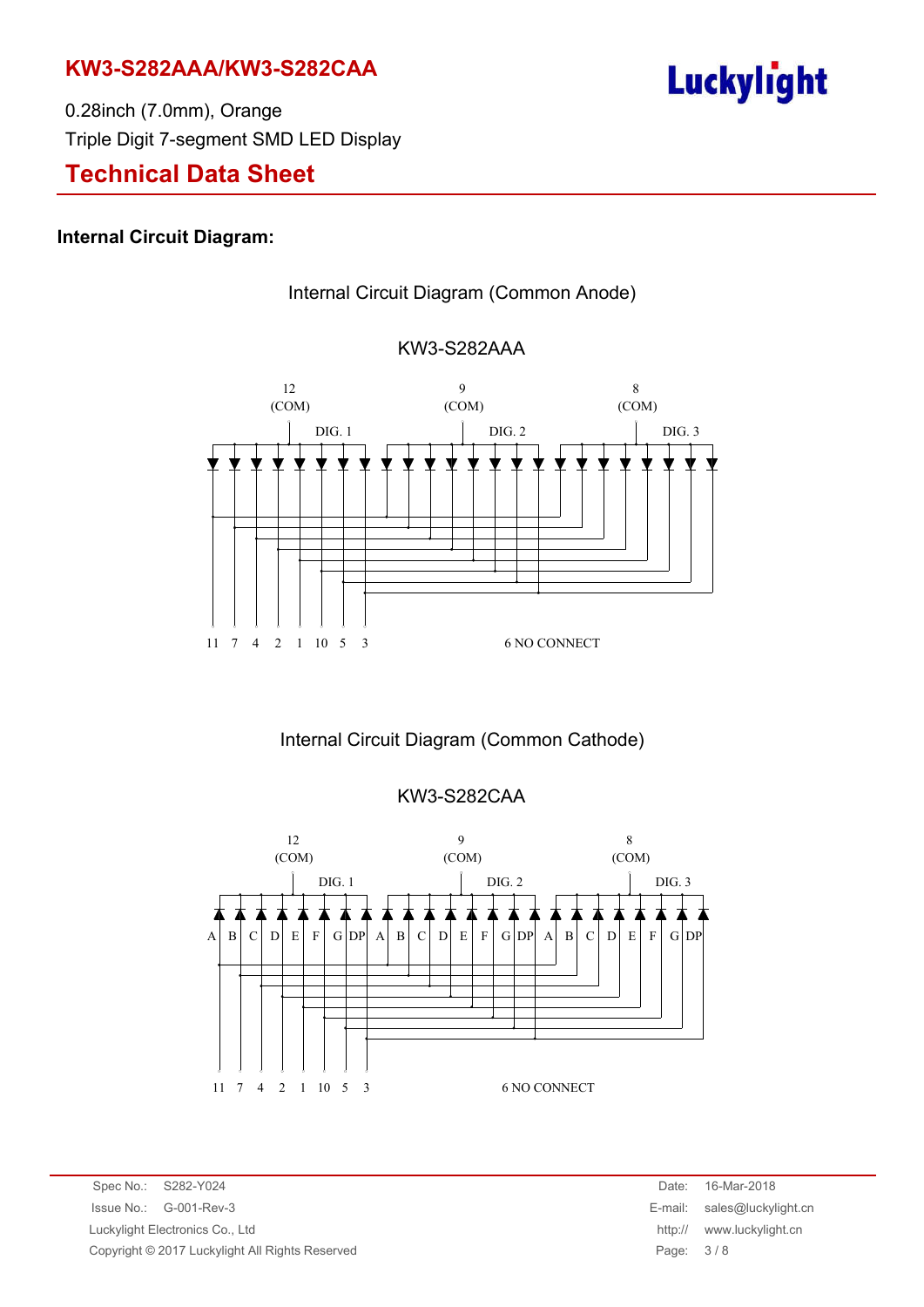

0.28inch (7.0mm), Orange Triple Digit 7-segment SMD LED Display

# **Technical Data Sheet**

### **Absolute Maximum Ratings at Ta=25**℃

| <b>Parameters</b>                                                        | Symbol                       | <b>Max</b>                          | <b>Unit</b> |
|--------------------------------------------------------------------------|------------------------------|-------------------------------------|-------------|
| Power Dissipation Per Segment                                            | $P_d$                        | 48                                  | mW          |
| Peak Forward Current Per Segment<br>(1/10 Duty Cycle, 0.1ms Pulse Width) | <b>IFP</b>                   | 100                                 | mA          |
| Forward Current Per Segment                                              | IF.                          | 20                                  | mA          |
| Reverse Voltage Per Segment                                              | $\mathsf{V}_\mathsf{R}$      | 5                                   | V           |
| <b>Operating Temperature Range</b>                                       | ${\mathsf T}_{\mathsf{opr}}$ | $-40^{\circ}$ C to $+100^{\circ}$ C |             |
| Storage Temperature Range                                                | $T_{\text{stg}}$             | -40 $\degree$ C to +105 $\degree$ C |             |
| <b>Soldering Temperature</b>                                             | ${\mathsf T}_{\textsf{sld}}$ | $260^{\circ}$ for 5 Seconds         |             |

## **Electrical Optical Characteristics at Ta=25**℃

| <b>Parameters</b>                 | Symbol              | Min. | Typ. | Max.  | <b>Unit</b> | <b>Test Condition</b> |
|-----------------------------------|---------------------|------|------|-------|-------------|-----------------------|
| Average Luminous Intensity        | I٧                  | 8.0  | 16.0 |       | mcd         | $IF=10mA$ (Note a)    |
| Luminous Intensity Matching Ratio | $I_{V-m}$           |      |      | 2:1   |             | $IF = 10mA$           |
| Peak Emission Wavelength          | λp                  | ---  | 610  | $---$ | nm          | $IF = 20mA$           |
| Dominant Wavelength               | λd                  |      | 605  |       | nm          | $IF=20mA$ (Note b)    |
| Spectral Line Half-Width          | $\triangle \lambda$ |      | 20   |       | nm          | $IF = 20mA$           |
| Forward Voltage Per Segment       | VF                  |      | 2.1  | 2.4   | v           | $IF = 20mA$           |
| Reverse Current Per Segment       | lR.                 |      |      | 50    | μA          | $VR=5V$               |

Notes:

- a. Luminous intensity is measured with a light sensor and filter combination that approximates the CIE eye-response curve.
- b. The dominant wavelength (λd) is derived from the CIE chromaticity diagram and represents the single wavelength which defines the color of the device.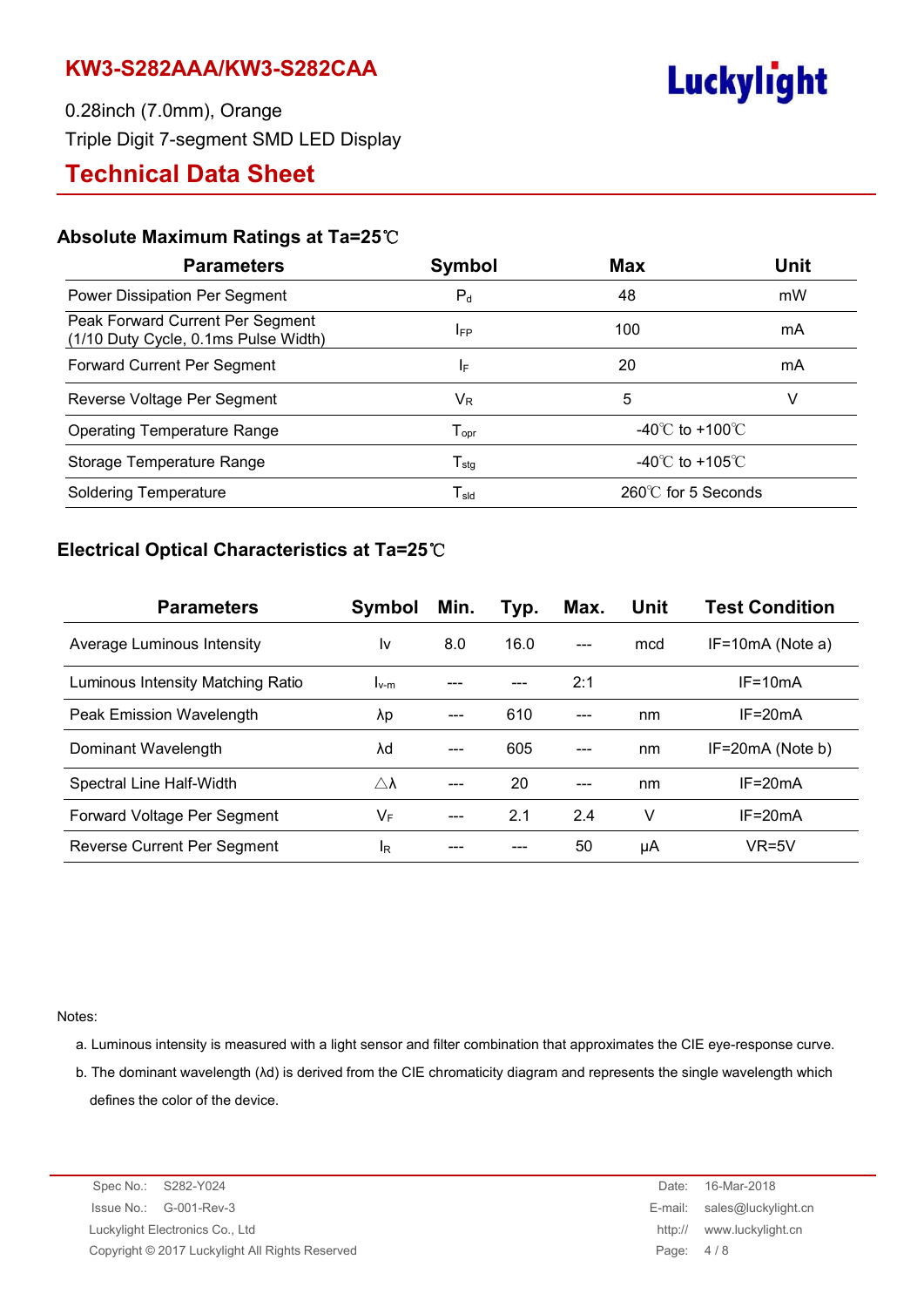# **Luckylight**

0.28inch (7.0mm), Orange Triple Digit 7-segment SMD LED Display

# **Technical Data Sheet**

## **Typical Electrical / Optical Characteristics Curves (25**℃ **Ambient Temperature Unless Otherwise Noted)**

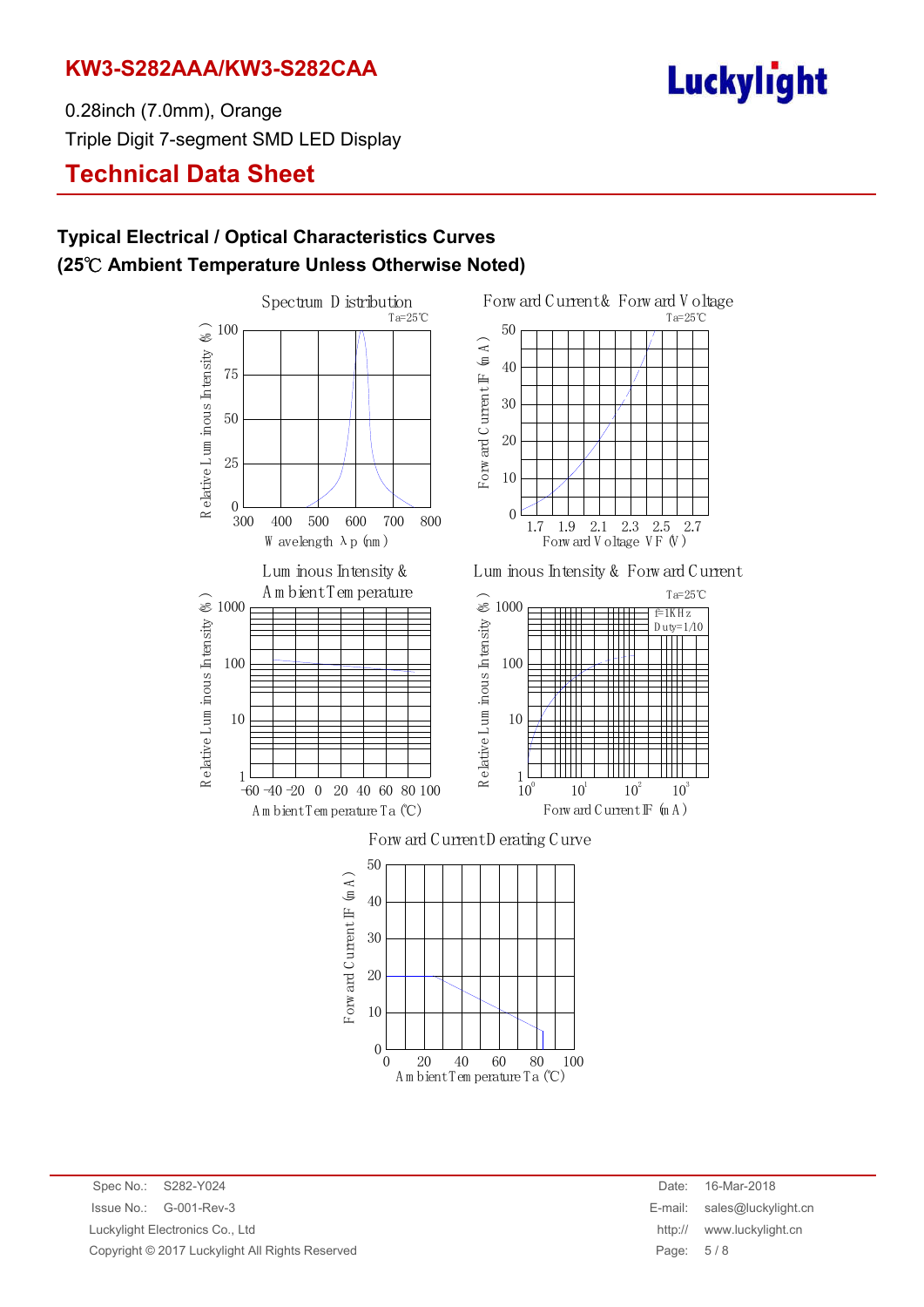# **Luckylight**

0.28inch (7.0mm), Orange Triple Digit 7-segment SMD LED Display

# **Technical Data Sheet**

## **The Products In The Reel Of Direction**



## **Label Direction & Content In The Roll**



## **User Feed Direction**



## **Package Criteria**

- 1. Total unit per reel is 1000PCS.
- 2. Max 5 reels/5000PCS are packaged in each carton.

Spec No.: S282-Y024 Issue No.: G-001-Rev-3 Luckylight Electronics Co., Ltd. Copyright © 2017 Luckylight All Rights Reserved

| Date:   | 16-Mar-2018         |
|---------|---------------------|
| E-mail: | sales@luckylight.cn |
| http:// | www.luckylight.cn   |
| Page:   | 6/8                 |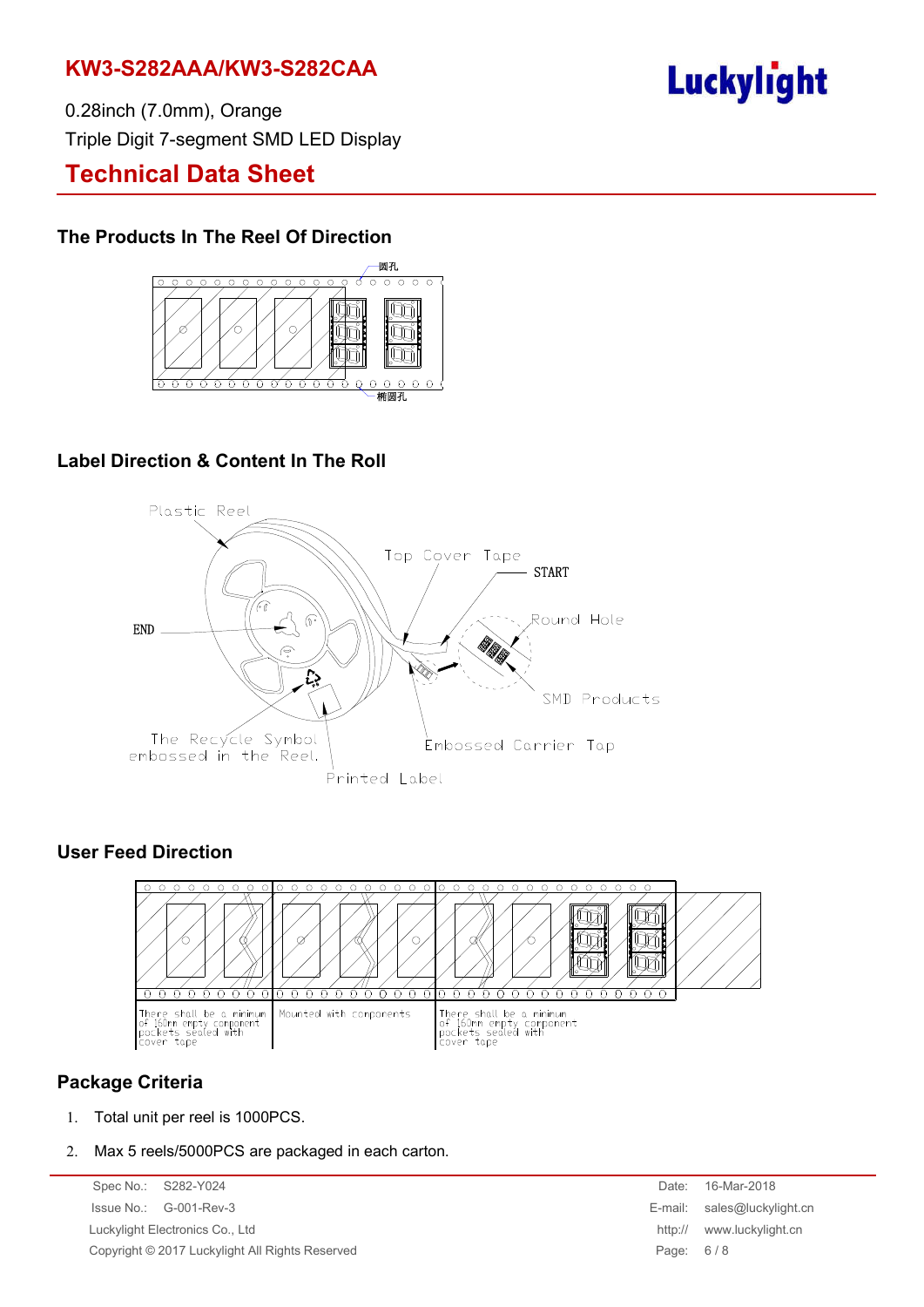# **Luckylight**

0.28inch (7.0mm), Orange Triple Digit 7-segment SMD LED Display **Technical Data Sheet**

### **Terms and conditions for the usage of this document**

- 1. The information included in this document reflects representative usage scenarios and is intended for technical reference only.
- 2. The part number, type, and specifications mentioned in this document are subject to future change and improvement without notice. Before production usage customer should refer to the latest datasheet for the updated specifications.
- 3. When using the products referenced in this document, please make sure the product is being operated within the environmental and electrical limits specified in the datasheet. If customer usage exceeds the specified limits, Luckylight will not be responsible for any subsequent issues.
- 4. The information in this document applies to typical usage in consumer electronics applications. If customer's application has special reliability requirements or have life-threatening liabilities, such as automotive or medical usage, please consult with Luckylight representative for further assistance.
- 5. The contents and information of this document may not be reproduced or re-transmitted without permission by Luckylight.
- 6. The LEDs should be operated with forward bias. The driving circuit must be designed so that the LEDs are not subjected to forward or reverse voltage while it is off. If reverse voltage is continuously applied to the LEDs, it may cause migration resulting in LED damage.